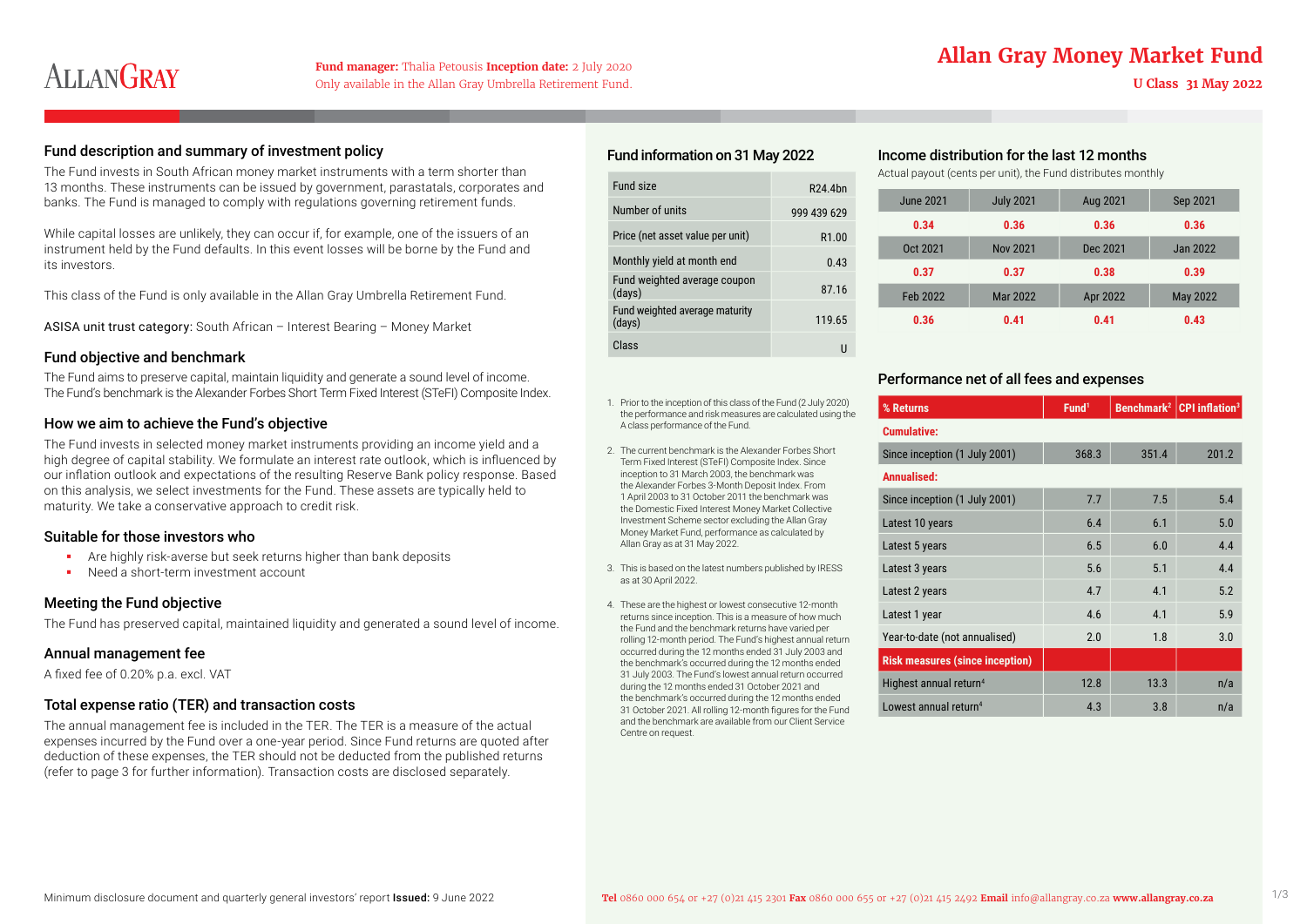### **Fund manager:** Thalia Petousis **Inception date:** 2 July 2020<br>**Allan Gray Money Market Fund**

# **ALLANGRAY**

Only available in the Allan Gray Umbrella Retirement Fund.

#### **Fund manager quarterly commentary as at 31 March 2022**

In my December 2021 Money Market Fund commentary, I wrote that global inflation was *on fire*. Given the tremendous moves that we have witnessed in international commodity and energy markets subsequently, I must concede that either this phrase was regrettably hyperbolic, or I must refer to current global inflation as having ventured into an inferno. In the first quarter of this year, the prices of oil, gas and wheat had each risen at their respective peaks by close to 70%. The Russia-Ukraine war not only took a giant of the exporting industry out of the market but also further disrupted global supply chains in a range of commodities like fertiliser, maize, grains, palm oil, palladium, oil and gas. Uncertainty about the duration and severity of the war has sparked debates around food security, famine and rioting, particularly in vulnerable economies. In many markets, the cost of a tank of fuel is rising many multiples faster than the pace of wages.

During prior periods of high inflation, money market investments have only offered good value if central banks have raised rates by the necessary quantum to offer real, positive, inflation-adjusted returns. During the 1980s, when the chairman of the US Federal Reserve (the Fed) at the time, Paul Volcker, raised US interest rates to a peak of 20% to combat inflation of 14.8%, one could say that money market investments offered real returns. Volcker stamped out inflation and defended the dollar by taking the US economy into severe austerity. This was not simply boldness on Volcker's part but also the fact that US debt to GDP sat at around 40% – rates could be raised without bankrupting the system.

Where does the world find itself now? US interest rates are projected to rise to circa 2.3% by the end of the year. If one contrasts this against current US consumer inflation of 7.9%, the real inflation-adjusted return is negative 5.6%.

The Fed and various developed market central banks have fallen so far behind the inflationary curve that whether they move by 25 or 50 basis points at each of the next few meetings may be of little consequence if the terminal interest rates they arrive at are too low. Despite Fed chairman Jerome Powell attesting to the fact that he will do *whatever it takes* to contain inflation, we must face the uncomfortable truth that with US debt to GDP sitting north of 130%, to pull a "Volcker" might mean bankrupting the system, making it far less likely that such boldness is favoured.

While locally the SA repo rate has risen to 4.25%, the Fund's weighted-average yield is north of 5%. This is not a terrible proposition for savers with a low risk tolerance when contrasted against South Africa's February inflation of 5.7% year-on-year – especially if one considers the deeply negative real interest rates on offer offshore. That said, investors with a higher risk appetite should consider a diversified multi-asset fund investment with at least some equity exposure and inflation protection.

This quarter, the Fund raised its weighted-average yield to above 5%. The SA money market curve, as measured by the difference between the overnight repo rate and one-year deposits, is the steepest on record since 1998. The market has priced in a very quick and aggressive rate hiking cycle. As such, current one-year bank deposit rates at 6.35% are close to the terminal repo rate the South African Reserve Bank's quarterly projection model aims to arrive at in 2024. Given these dynamics, the Fund has begun to reinvest maturing deposits and treasury bills into one-year bank paper above 6.30%.

#### Commentary contributed by Thalia Petousis

#### Exposure by issuer on 31 May 2022

|                                 | % of portfolio |
|---------------------------------|----------------|
| <b>Corporates</b>               | 10.4           |
| Pick 'n Pay                     | 2.7            |
| Shoprite                        | 2.7            |
| Sanlam                          | 2.4            |
| <b>AVI</b>                      | 1.6            |
| <b>MTN</b>                      | 0.5            |
| Mercedes-Benz                   | 0.4            |
| Banks <sup>4</sup>              | 73.7           |
| <b>Standard Bank</b>            | 18.5           |
| Nedbank                         | 18.1           |
| <b>Investec Bank</b>            | 16.7           |
| Absa Bank                       | 14.3           |
| <b>FirstRand Bank</b>           | 6.0            |
| <b>Government</b>               | 15.9           |
| <b>Republic of South Africa</b> | 15.9           |
| Total (%)                       | 100.0          |

4. Banks include negotiable certificates of deposit (NCDs), fixed deposits and call deposits.

Note: There may be slight discrepancies in the totals due to rounding.

#### Total expense ratio (TER) and transaction costs

| TER and transaction costs breakdown for the 1-year period<br>ending 31 March 2022 |      |
|-----------------------------------------------------------------------------------|------|
| <b>Total expense ratio</b>                                                        | 0.23 |
| Fee for benchmark performance                                                     | 0.20 |
| Performance fees                                                                  | 0.00 |
| Other costs excluding transaction costs                                           | 0.00 |
| <b>VAT</b>                                                                        | 0.03 |
| <b>Transaction costs (including VAT)</b>                                          | 0.00 |
| <b>Total investment charge</b>                                                    | 0.23 |